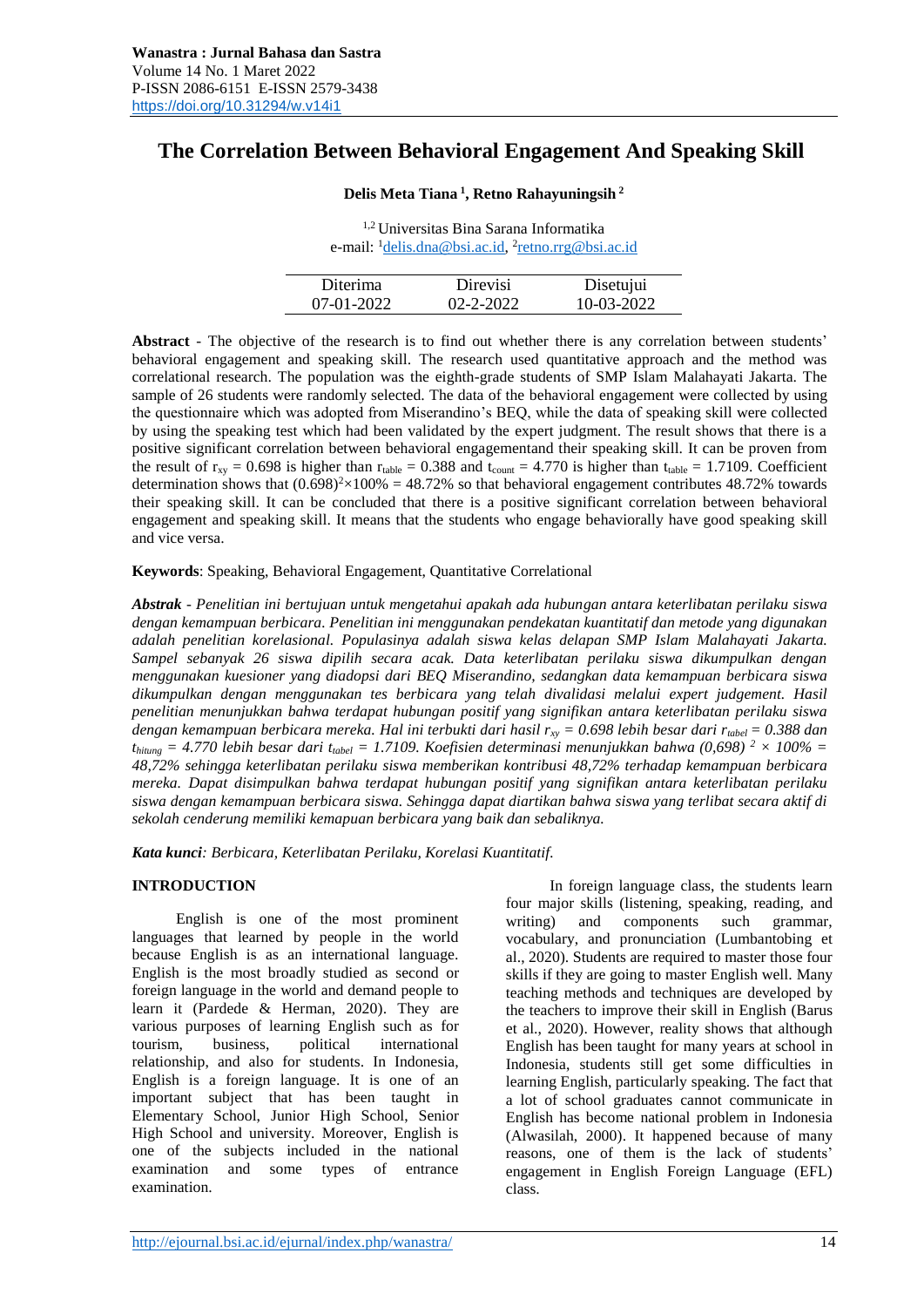Speaking is one of important skill in English learning. It is a complex skill among the other skills so it causes many students get difficulties in performing speaking. Learning speaking is not only learning about the language, but also learning how to use all the speaking aspects correctly and perform it regularly in daily communication either in formal or informal situation. (McDonough, 2013) stated that "speaking is desire- and purpose-driven; in other words, we genuinely want to communicate something to achieve a particular end." This may involve expressing ideas and opinions; expressing a wish or a desire to do something; negotiating and/or solving a particular problem; or establishing and maintaining social relationships and friendships. According to (Harmer, 2007), speaking happens when two people are communicating to each other. It is clear that the people have reasons to communicate or express something or sharing information. (Brown, 2004) also stated that "speaking is a productive skill that can be directly and empirically observed." Based on the explanation of the experts above, it can be concluded that speaking is the process of expressing ideas and conveying messages which involve two or more people as the way of communication to achieve particular purposes such as sharing information, negotiating, solving problem, and social relationship.

In teaching speaking, there are some aspects which need to be considered by the teacher and have to be considered also by any speaker: pronunciation, grammar, vocabulary, fluency and comprehension*.* Those aspects are used in conducting speaking assessment. (Brown, 2004) Speaking is one of skill that must be taught at school. Based on KTSP which is created by (BSNP, 2006), in Junior High Schools, the students are expected to express the meaning of transactional and interpersonal dialogue and the meaning of the functional oral text and short monologue such as descriptive and procedure. Hence, the students are expected to master the competences of speaking skill in Junior High Schools.

Based on the observation and findings at the school, the researcher noticed that some students in EFL class were active asking questions and involved in class discussion. The class were alive and fun. However, when the teacher asked them to speak up individually such as describing something (monologue), they got some difficulties to express words then finally they lost of ideas what they should speak. There are some reasons that cause them find difficulties in speaking English such as lack of vocabulary, shy, and nervous. Moreover, they are afraid of making mistakes and being laugh by their classmates. This condition makes them loose their self-confidence and motivation to use English. Furthermore, the loss of self-confidence directly affects the quality of their engagement in learning process. That condition makes teacher to encourage and motivate them continuously by pushing them to be actively speak.

Student engagement is concerned on the interaction between the effort and other relevant resources invested by both students and their institutions intended to optimize the student experience and enhance the learning outcomes and development of students and the performance, and reputation of the institution (Trowler, 2010). Student engagement is important for the teacher to create active, creative, meaningful, and fun learning, so the aim of teaching learning can be achieved well. Previous research has also shown that student involvement has a strong relationship with academic achievement (Gunuc, 2014). Therefore, it is important to increase students' involvement in learning to increase their academic achievement.

In a review of the literature on student engagement, (Fredericks, Blumenfeld, & Paris, 2004) proposed that student engagement has three dimensions: (1) *behavioral engagement*, refers to the active participation of students through academic and non-academic activities related to positive behavior, involvement in learning, academic assignments, and participation in school activities. (2) *emotional engagement*, refers to students' affective reactions, feelings of connection or disconnection of their school and concerns with feelings of identification or belonging, relationships with teachers and peers and (3) *cognitive engagement* refers to cognitive control, the ability to coordinate thoughts and actions in relations with internal goals and concerns with self-regulation, relevance of schoolwork to future endeavors, value of learning, and personal goals and autonomy. However, this research only focuses to measure behavioral engagement and find out whether there is a correlation with speaking skill or not.

(Veiga, 2014) stated that to measure student students' behavioral engagement we can use Miserandino's Students' behavioral engagement Questionnaire (BEQ). Items and conceptualization of students' behavioral engagement that is typically used with elementary grade students and it has also been used with middle school and high school students. It assesses 7 aspects of behavioral engagement: involvement, persistence, avoidance, ignorance, helplessness, participation and concentration.

Therefore, based on the reason above, the researcher is curious to find the answer about the relationship between students' behavioral engagement and speaking skill, so that the researcher is interested in conducting the research about "The correlation between students' behavioral engagement and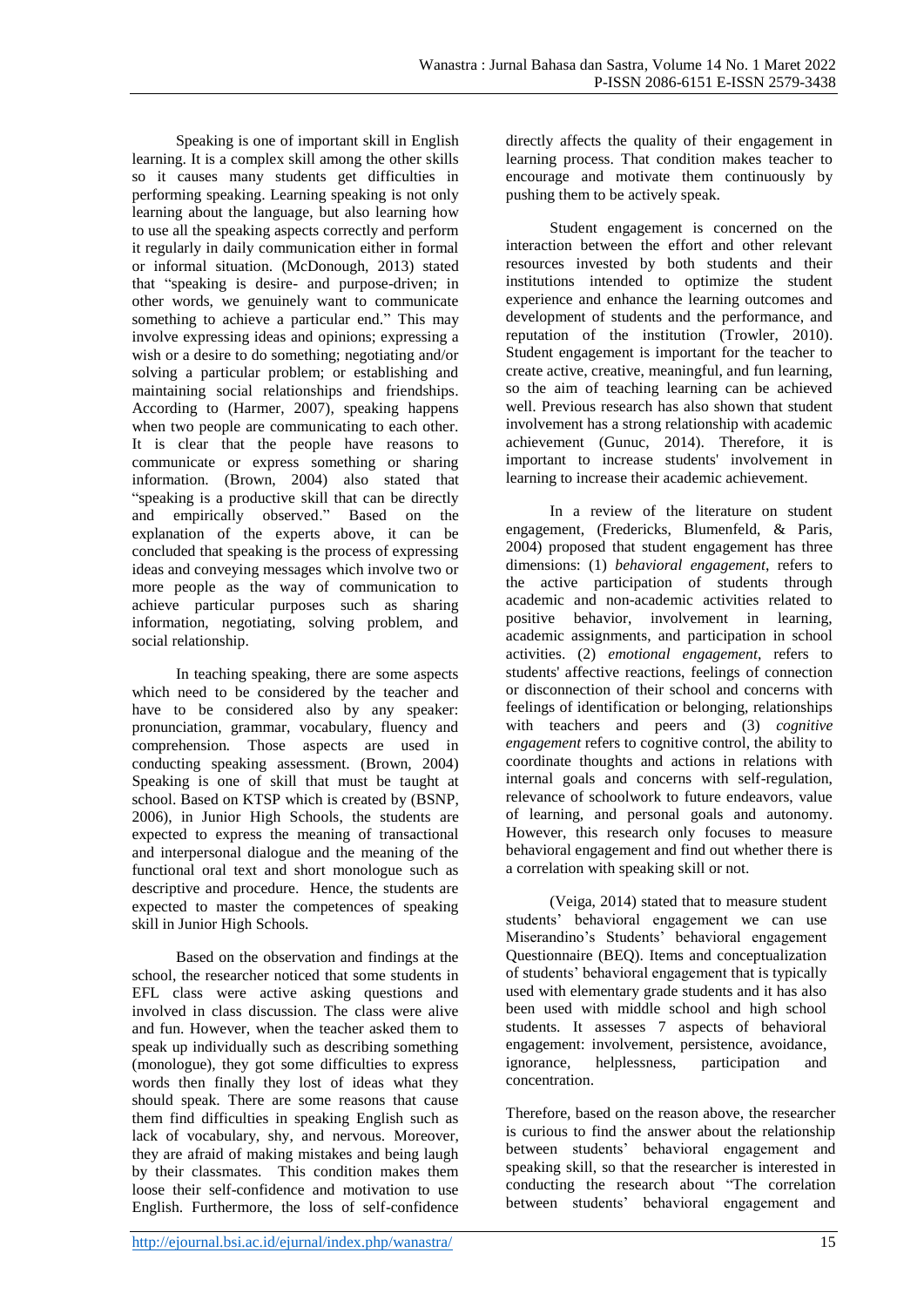speaking skill".

#### **RESEARCH METHODOLOGY**

This research used the quantitative method and the design was correlational research. This research was conducted to know the correlation between two variables. The form of X as independent variable can be viewed as behavioral engagement, while Y as dependent variable and represent of speaking skill.

# **Research Design**



- $X =$  Students' behavioral engagement (dependent variable)
- $Y =$  Speaking skill (independent variable)

The population was 107 students of eighth grade at SMP Islam Malahayati Jakarta. The sample of 26 students were chosen randomly. The data of the behavioral engagement were collected by using the questionnaire adopted from Miserandino's BEQ, while the data of speaking skill were collected by using the speaking test. The researcher used quantitative *Pearson Product Moment* formula to calculate validity of the instrument of Students' behavioral engagement Questionnaire (BEQ). Whereas, to calculate reliability of the instrument, the researcher used the Alpha Cronbach formula (Arikunto, 2014) and speaking test was validated by expert judgment.

The researcher obtained 8 valid items and 12 invalid items from 20 items, so that the instrument used to collect the sample data consisted of 8 items. The items are valid and realiable, if  $r_{xy}$  is higher than  $r_{table}$ . It was obtained r  $_{table} = 0,388$  at the significant level 0,05; N = 26. Besides, based on the result of calculation, the researcher also obtained  $r_{11} = 0.551$ . Thus, the instrument adopted from Miserandino's Students' Behavioral Engagement Questionnaire (BEQ) is reliable  $(0,551 > 0,388)$ .

Before the data was analyzed, the researcher had to conduct the requirement test by using the normality test and linearity test. The normality test with *Lilliefors* method was used because the data was not in frequency distribution of group data, while the linearity test was used to find out the correlation of two variables was linear or not by using F-test (Budiyono, 2015). The hypothesis test was conducted to find out whether there is any correlation between variable X and variable Y by

using *Pearson Product Moment* formula. (Sugiyono, 2012).

# **FINDING AND DISCUSSION**

# **Research Finding**

# **A. Data Description**

This research studied two variables: students' behavioral engagement (X) as independent variable and one dependent variable, speaking skill (Y). Data description analysis was conducted to determine, mean, median, mode, standard deviation, minimum and maximum score

**Table 1. Research Data Description**

| No. | <b>Statistics</b> | Students'<br>Behavioral<br>Engagement | Speaking<br>Skill |
|-----|-------------------|---------------------------------------|-------------------|
|     | Mean              | 22.35                                 | 42.35             |
| 2   | Median            | 22.25                                 | 42.9              |
| 3   | Mode              | 22.1                                  | 28.5              |
|     | Std. Deviation    | 2.95                                  | 14.3              |
| 5   | Variance          | 8.71                                  | 204               |
| 6   | Minimum           | 15                                    | 20                |
|     | Maximum           | 27                                    | 76                |

The descriptive statistic of behavioral engagement above was obtained based on the calculation of frequency distribution list of behavioral engagement in the table 2.

**Table 2. Frequency Distribution List of Students' Behavioral Engagement**

| No. | Interval  | Central<br>Point | F | TB   | TA   |
|-----|-----------|------------------|---|------|------|
| 1   | $15 - 16$ | 15.5             |   | 14.5 | 16.5 |
| 2   | $17 - 18$ | 17.5             |   | 16.5 | 18.5 |
| 3   | $19 - 20$ | 19.5             | 4 | 18.5 | 20.5 |
| 4   | $21 - 22$ | 21.5             | 8 | 20.5 | 22.5 |
| 5   | $23 - 24$ | 23.5             | 7 | 22.5 | 24.5 |
| 6   | $25 - 26$ | 25.5             | 2 | 24.5 | 26.5 |
| 7   | $27 - 28$ | 27.5             | 3 | 26.5 | 28.5 |

Based on the frequency distribution list above, it can be described the data of behavioral engagement by using graph histogram and polygon as follows.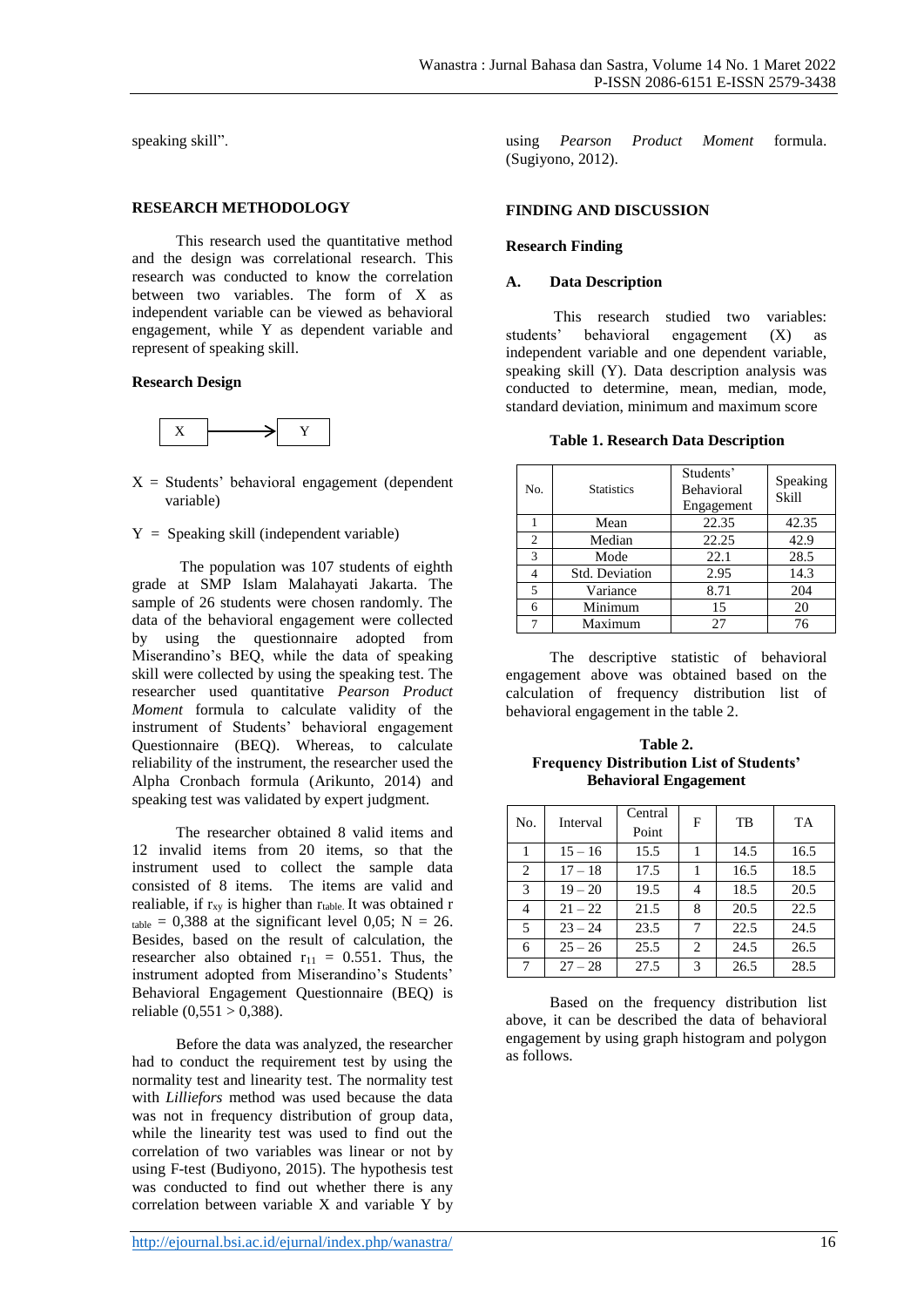

 **Figure.1 The Graph of Histogram and Polygon of Students' Behavioral Engagement**

The descriptive statistic of speaking skill was obtained based on the calculation of frequency distribution list of speaking skill as described in the table as below.

**Table 3. Frequency Distribution List of Speaking Skill**

| No. | Interval  | Central<br>Point | F | TB   | TA   |
|-----|-----------|------------------|---|------|------|
|     | $20 - 28$ | 24               | 6 | 19.5 | 28.5 |
| 2   | $29 - 37$ | 33               | 4 | 28.5 | 37.5 |
| 3   | $38 - 46$ | 42               | 5 | 37.5 | 46.5 |
| 4   | $47 - 55$ | 51               | 7 | 46.5 | 55.5 |
| 5   | $56 - 64$ | 60               | 3 | 55.5 | 64.5 |
| 6   | $65 - 73$ | 69               | 0 | 64.5 | 73.5 |
| 7   | 74 - 82   | 78               |   | 73.5 | 78.5 |

Based on the frequency distribution list above, it can be described the data of speaking skill by using graph histogram and polygon as follow.



**Figure. 2 The Graph of Histogram and Polygon of Speaking skill**

#### **B. Data Analysis Requirement**

Before the data was analyzed, the requirement test must be conducted by using the normality test and linearity test. The normality test was used to find out if a sample come from normally distributed population or not. In this

<http://ejournal.bsi.ac.id/ejurnal/index.php/wanastra/> 17

research, *Lilliefors* method was used for normality. Meanwhile, F-test was used for linearity test, to determine whether the correlation of two variables is linear or not.

#### **1. The Normality Test**

 After calculating the data, it was obtained the result of  $L_{\text{count}} = 0.1058$ , to find out whether a sample came from normally distributed, L<sub>count</sub> must be compared with Ltable. If compared with *Liliefors* table at the significant level  $0.05$ ; N = 26, the researcher obtained  $L_{table} = 0.1738$ .

- If,  $H_0$ : the samples come from normally distributed population.
	- $H_a$ : the samples do not come from normally distributed population.

 $H<sub>o</sub>$  is accepted, because  $L<sub>count</sub>$  is less than  $L_{table}$  (0.1058< 0.1738). It can be stated that the sample come from normally distributed population.

**Table 4. The Result of Normality Test of Students' Behavioral Engagement**

| N  | α    | $L_{\text{count}}$ | $L_{table}$ | Decision   |
|----|------|--------------------|-------------|------------|
| 26 | 0.05 | 0,1058             | 0,1738      | $\rm{H}_o$ |
|    |      |                    |             | accepted   |

After calculating the data, it was obtained the result of  $L_{\text{count}} = 0.0948$ , to find out whether a sample come from normally distributed, L<sub>count</sub> must be compared with Ltable. If compared with Liliefors table at the significant level 0.05;  $N = 26$ , it was obtained  $L_{table} = 0.1738$ .

- If,  $H<sub>0</sub>$ : the samples come from normally distributed population.
	- H<sup>a</sup> : the samples do not come from normally distributed population.

 $H<sub>o</sub>$  is accepted, because  $L<sub>count</sub>$  is less than  $L_{table}$  (0.0948< 0.1738). It can be stated that the sample come from normally distributed population.

| Table 5.                                       |
|------------------------------------------------|
| The Result of Normality Test of Speaking skill |

| N  | α | $L_{\text{count}}$ | $L_{table}$ | Decision       |
|----|---|--------------------|-------------|----------------|
| 26 |   |                    | 0,1738      | H <sub>o</sub> |
|    |   | 0,0948<br>0.05     |             | accepted       |

#### **2. Linearity Test**

To calculate the linearity test, it was necessary to find out regression line equation. The result was  $\hat{Y} = -33.8233 + 3.3483X$ . Then, linearity test was conducted by using F-test to find out the correlation of two variables was linear or not. Based on the calculation of analysis variance, the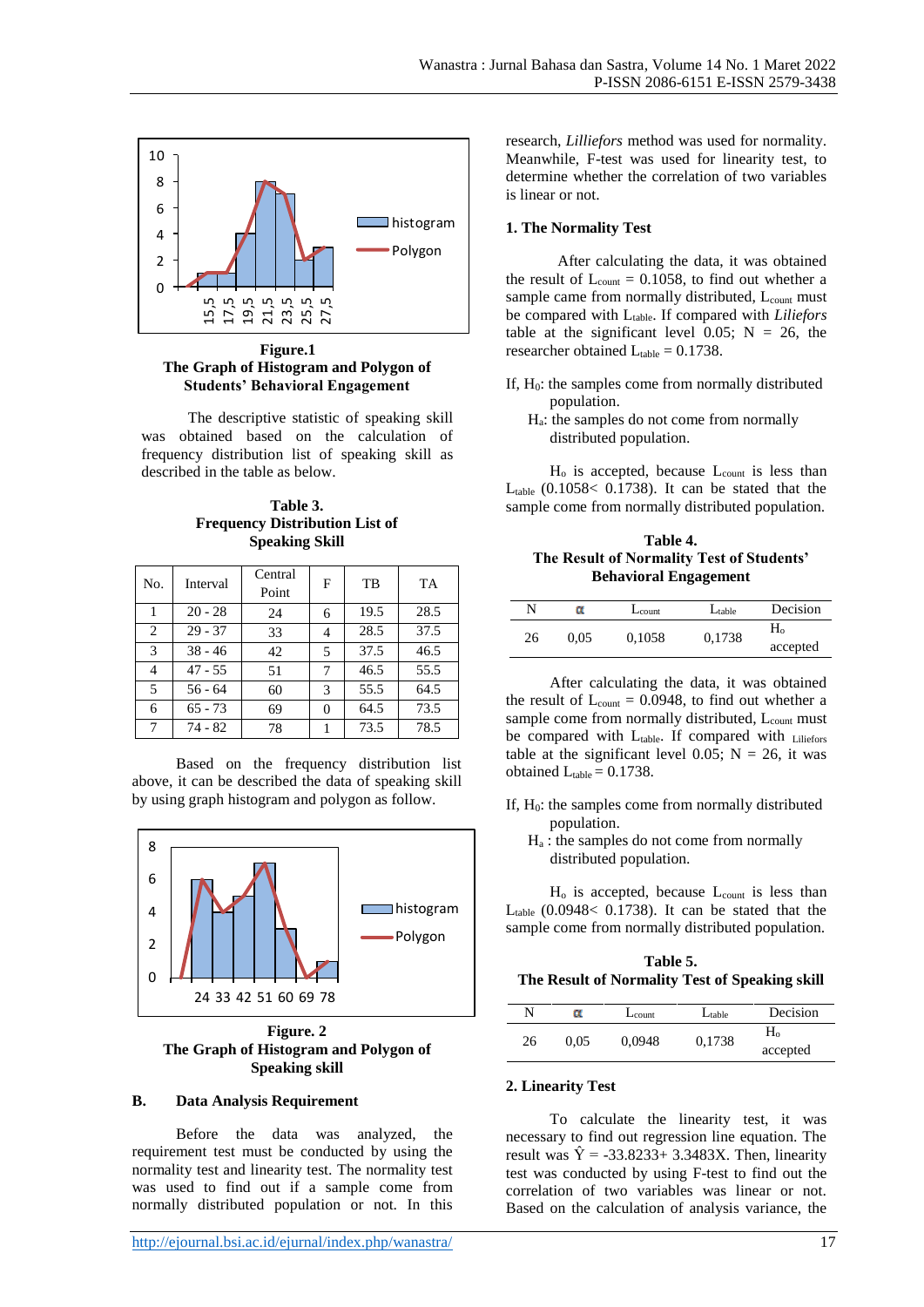result of  $F_{obs} = 0.9017$ , to find out whether the correlation of two variables is linear, F<sub>obs</sub> must be compared with  $F_{table}$ . The researcher obtained  $F_{table}$  $= 2.61.$ 

- If,  $H_0$ : the correlation between variable X and variable Y is linear.
	- Ha: the correlation between variable X and variable Y is not linear.

 $H<sub>o</sub>$  is accepted, because  $F<sub>obs</sub>$  is less than  $F<sub>table</sub>$  $(0.9017< 2.61)$ . It can be stated that the correlation between variable X and variable Y is linear.

| Table 6.                                       |
|------------------------------------------------|
| The Result of Linearity Test of Variable X and |
| Variable Y                                     |

| $K-2, N-$<br>K |      | $F_{obs}$ | $F_{table}$ | Decision                   |
|----------------|------|-----------|-------------|----------------------------|
| 7.17           | 0.05 | 0,9017    | 2,61        | H <sub>o</sub><br>accepted |

# **C. Hypothesis Test**

After the prerequisite test was done, data analysis was carried out to determine the correlation between variable X (behavioral engagement) and variable Y (speaking skill) using the quantitative formula *Pearson Product Moment*.

# **1. Product Moment by Pearson**

 Based on the *Pearson Product Moment* calculation, the researcher obtained the result of  $r_{xy}$  $= 0.698$ , to find out the correlation between two variables,  $r_{xy}$  must be consulted with  $r_{table}$ . If compared with  $r_{table}$  at the significant level 0,05; N  $= 26$ ; so, the researcher obtained  $r_{table} = 0.388$ .

- H0: there is not a correlation between students' behavioral engagement and speaking skill.
- Ha: there is a correlation between students' behavioral engagement and speaking skill.

 $H_0$  is rejected, because  $r_{xy}$  is higher than  $r_{table}$  $(0.698 > 0.388)$ . It can be concluded that there is a positive correlation between behavioral engagement and speaking skill. According to (Arikunto, 2014) the interpretation of both variables correlation can be categorized as the strong enough that has range  $(0,600 - 0,800)$ . The computation is described as follow.

$$
r_{xy} = \frac{N \sum XY - (\sum X)(\sum Y)}{\sqrt{\{N \sum X^2 - (\sum X)^2\} \{N, \sum Y^2 - (\sum Y)^2\}}}
$$

$$
= \frac{264880 - (584)(1076)}{\sqrt{\{26(13330) - (584)^2\} \{26(49424) - (1076)^2\}}}
$$

| $646880 - 628384$                                 |  |           |                     |  |
|---------------------------------------------------|--|-----------|---------------------|--|
| $\sqrt{\{346580 - 341056\}\{1285024 - 1157776\}}$ |  |           |                     |  |
| 18496<br>$\sqrt{5524 \times 127248}$              |  |           | 18496<br>√702917952 |  |
| 18496<br>26512,6                                  |  | $= 0.698$ |                     |  |

# **2. Significant Test / t-test**

T-test was calculated and the result of  $t_{\text{count}}$  $= 4.770$ . To find out the significance of correlation coefficient between two variables, t<sub>count</sub> must be compared with  $t_{table}$ . If compared with  $t_{table}$  at the significant level 0,05; dk =  $n - 2 = 24$ , it was obtained  $t_{table} = 1.7109$ .

- $H<sub>0</sub>$ : there is not a significant correlation between students' behavioral engagement and speaking skill.
- $H_a$ : there is a significant correlation between<br>students' behavioral engagement and behavioral engagement and speaking skill.

 $H_0$  is rejected, because t<sub>count</sub> is higher than  $t_{table}$  (4.770 > 1.7109). Based on the calculation above, it can be concluded that there is a significant correlation between behavioral engagement and speaking skill. The computation is described as follow:

$$
t_{\text{count}} = \frac{r_{xy} \sqrt{n - 2}}{\sqrt{1 - r_{xy}^2}}
$$
  
\n
$$
r_{xy} = 0.698
$$
  
\n
$$
n = 26
$$
  
\n
$$
t_{\text{count}} = \frac{r_{xy} \sqrt{n - 2}}{\sqrt{1 - r_{xy}^2}} = \frac{0.6976 \sqrt{26 - 2}}{\sqrt{1 - (0.6976)^2}} = \frac{0.6976 \sqrt{24}}{\sqrt{1 - 0.4867}}
$$
  
\n
$$
= \frac{0.6976 \times 4.8990}{\sqrt{0.5133}} = \frac{3.4175}{0.7165} = 4.770
$$

#### **3. Coefficient of Determination**

Based on the result of  $r_{xy} = 0.698$ , the researcher obtained coefficient of determination of the correlation between students' behavioral engagement and speaking skill based on the computation is described as follow.

 $CD = r^2 \times 100\%$  $=(0.698)^2 \times 100\%$  $= 0.4872 \times 100\%$  $= 48.72\%$ 

It can be concluded that behavioral engagementgives contribution 48.72% towards speaking skill.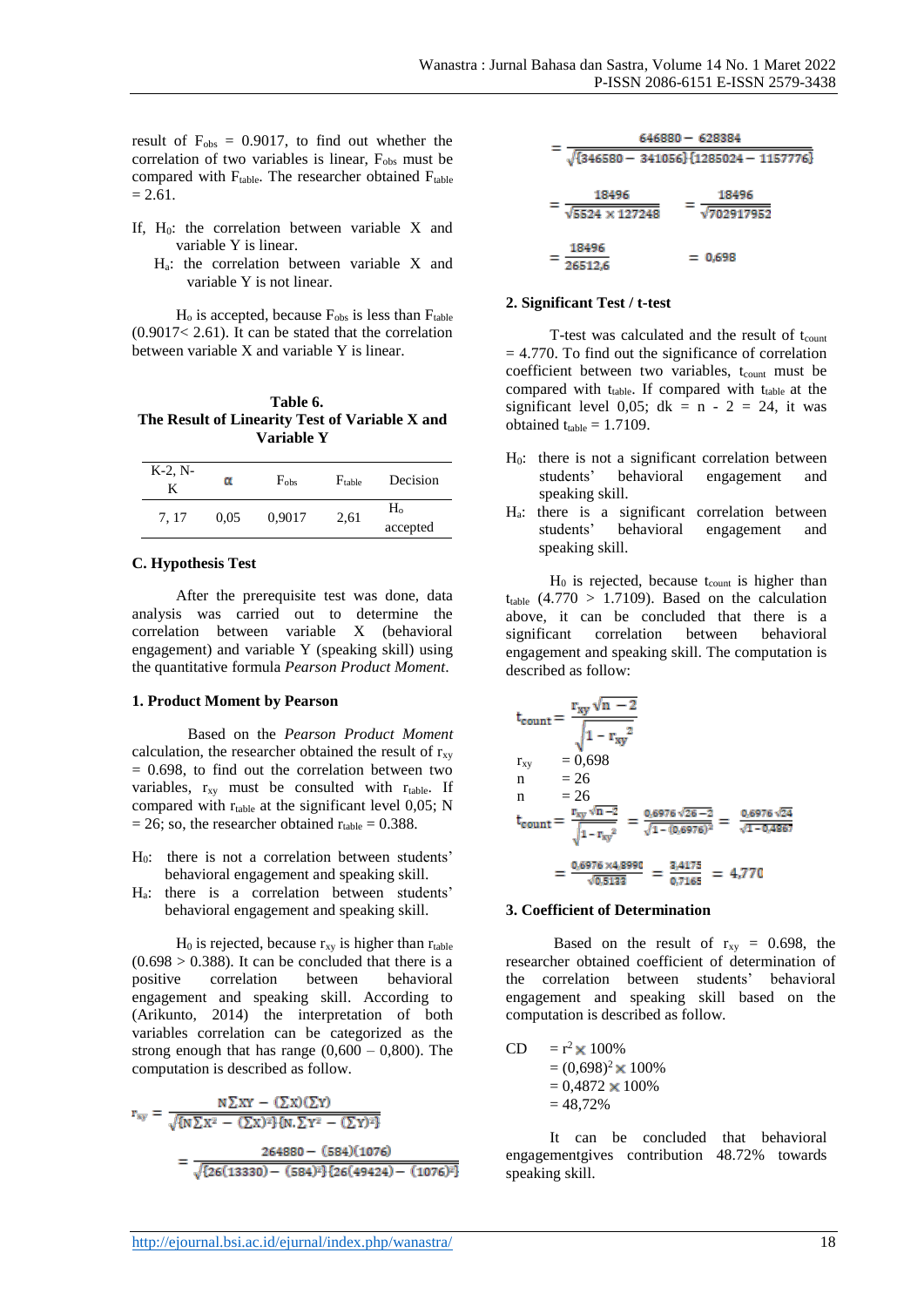#### **Discussion**

The result of research shows that there is a positive and significant correlation between behavioral engagement and speaking skill. Based on theories, students who are behaviorally engaged would typically comply with behavioral norms, such as attendance and involvement, and would demonstrate the absence of disruptive or negative behavior. They respond actively to learning tasks by asking relevant questions, working to solve task-related problems, and participating in relevant discussions with peers and teachers. Therefore, the students who actively involve and participate either in class or in other school activities they tend to have good language skill especially in speaking skill because they are used to have active discussion by performing speaking eagerly and confidently. On the other hand, the students who do not have active involvement and participation, they tend to be passive, more withdrawn, and lack of confidence so that they usually face difficulties in speaking because they are not used to speak and discuss with peers and teachers.

There are some ways to enhance student engagement which based on student engagement literature review such as create and maintain a stimulating intellectual environment, value academic work and high standards monitor and respond to demographic subgroup differences and their impact on engagement, ensure expectations are explicit and responsive, foster social connections, acknowledge the challenges, provide targeted self-management strategies, use assessment to shape the student experience and encourage engagement, manage online learning experiences with care, recognize the complex nature of engagement in the policy and practice. It can be interpreted that the teachers must give students good reasons to be part of the learning community, stimulate discussion, debate, collaboration and interaction and actively encourage commitment to study by attaching importance to studying and spending time on academic work. Beside that the teachers need to identify and know well the students' needs, aspirations and motivations, include them in the expectation-building exercise and listen to their expectations so that they can feel that the teacher give them full attention and care about their learning goal in which motivate them to achieve it by being engaged at school.

In addition, the teachers are expected to be explicit and proactive in dealing with issues and challenges potentially jeopardize their engagement and discuss strategies with both students and parents for time management and maintaining motivation, particularly during stressful times of semester will facilitate students to find solution when they have some problems at school either learning difficulties or other issues so that their engagement can be still maintained and finally they can complete every school task.

Based on explanation above, the result is in line with the theories that behavioral engagement refers to students' active involvement and participation which is related with their language skill, so that the researcher can interpret that the students who engage behaviorally, they tend to have good speaking skill. On the other hand, the students who are not behaviorally engaged, they tend to have poor speaking skill.

# **CONCLUSION**

Based on research findings, it shows there is a significant positive correlation between behavioral engagement and speaking skill at the eighth grade students of SMP Islam Malahayati Jakarta. Thus, if behavioral engagement is increased, the speaking skill will also increase. It is very important to improve student involvement in both academic and non-academic activities. This is intended to enhance speaking skill and also improve student achievement in other subjects. There are several ways to increase student involvement or engagement, such as teacher must involve students in the learning community, stimulate discussion, debate, collaboration and interaction actively in academic and non-academic activities. In addition, teacher must also be able to facilitate students to find solutions when they have some problems at school either learning difficulties or other problems so that they can complete every task given successfully.

# **BIBLIOGRAPHY**

- Alwasilah, A. C. (2000). *Perspektif Pendidikan Bahasa Inggris di Indonesia dalam Konteks Persaingan Global*. Bandung: CV Andira.
- Arikunto, S. (2014). *Prosedur Penelitian Suatu Pendekatan Praktek*. Jakarta: Rineka Cipta.
- Barus, L. D. G., Herman & Niswa, K. (2020). The Effect of Student Teams Achievement Divisions (STAD) to the Students' Writing Ability on Recount Text. *Journal of English Education and Teaching (JEET)*, *4*(4), 536– 547.
- Brown, D. (2004). *Language Assessment: Principles and Classroom Practices.* New York: Pearson Education, Inc.

BSNP. (2006). *Standar Isi untuk Satuan Pendidikan*